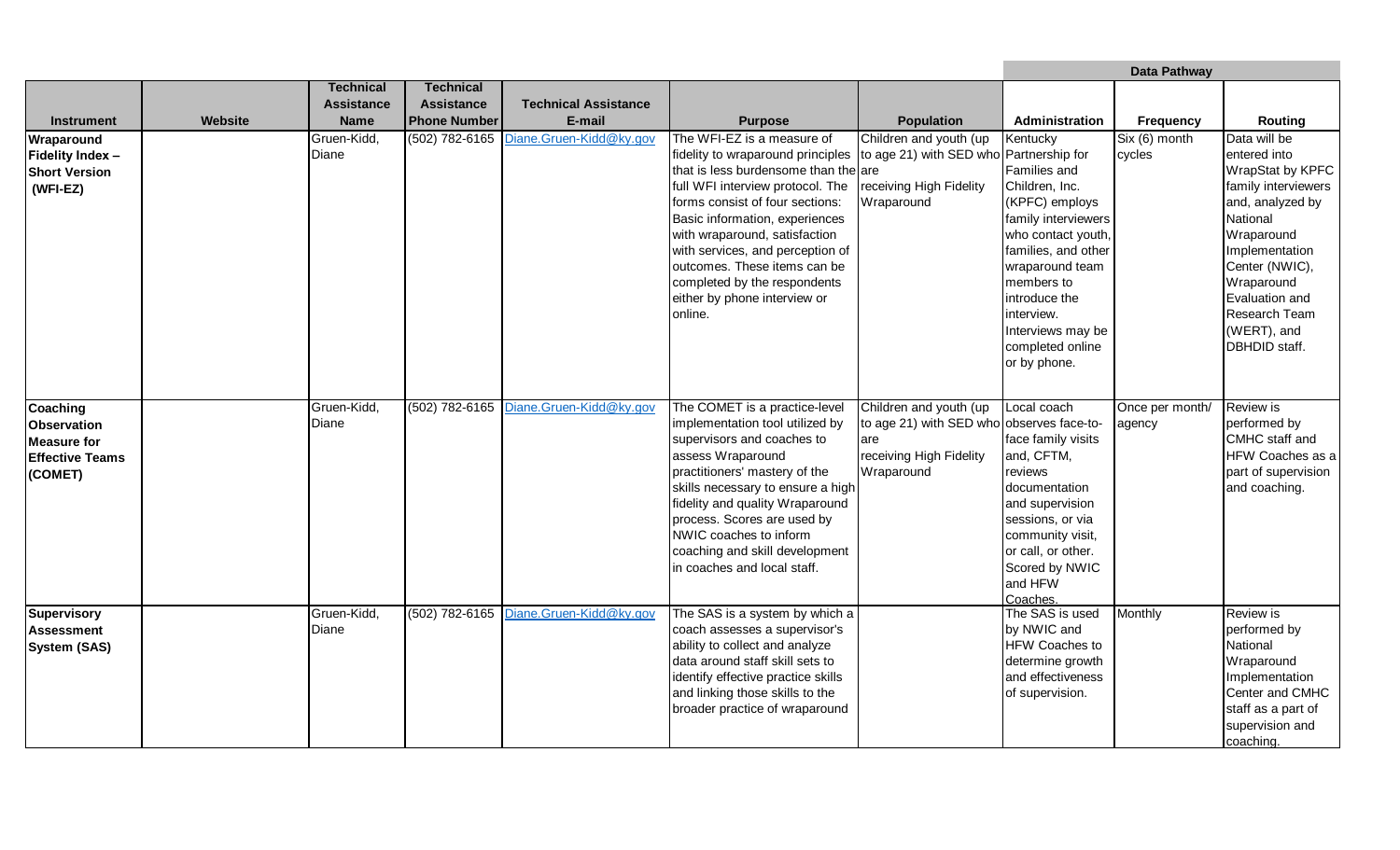|                         |                         | <b>Technical</b>  | <b>Technical</b>    |                             |                                                                   |                                                     |                                 |                                   |                                         |
|-------------------------|-------------------------|-------------------|---------------------|-----------------------------|-------------------------------------------------------------------|-----------------------------------------------------|---------------------------------|-----------------------------------|-----------------------------------------|
|                         |                         | <b>Assistance</b> | <b>Assistance</b>   | <b>Technical Assistance</b> |                                                                   |                                                     |                                 |                                   |                                         |
| <b>Instrument</b>       | Website                 | <b>Name</b>       | <b>Phone Number</b> | E-mail                      | <b>Purpose</b>                                                    | <b>Population</b>                                   | Administration                  | <b>Frequency</b>                  | Routing                                 |
| Dartmouth               | https://www.mycasat.org | Beatty, Tom       | (502) 782-6148      | Thomas.beatty@ky.gov        | The DACTS (Dartmouth                                              | <b>Adults with Serious</b>                          | <b>DBHDID Adult</b>             | Frequency                         | Review is                               |
| <b>Assertive</b>        | /wp-                    |                   |                     |                             | Assertive Community Treatment   Mental Illness (SMI)              |                                                     | <b>Branch staff</b>             | depends on the                    | performed by                            |
| <b>Community</b>        | content/uploads/2017/04 |                   |                     |                             | Scale) is a fidelity assessment<br>that determines the success of | and/or Co-occurring<br>Substance Abuse              | gather ACT data,<br>observe ACT | previous reviews<br>and the       | <b>DBHDID Program</b><br>staff.         |
| <b>Treatment Scale</b>  | /act-dacts.pdf          |                   |                     |                             | the implementation of Assertive   Disorders                       |                                                     | Team Meetings,                  | Performance                       |                                         |
| (DACTS)                 |                         |                   |                     |                             | Community Treatment, an                                           |                                                     | conduct one to                  | Improvement                       |                                         |
|                         |                         |                   |                     |                             | evidenced based practice, that                                    |                                                     | one interviews with Plan.       |                                   |                                         |
|                         |                         |                   |                     |                             | produces improved client                                          |                                                     | agency staff such               |                                   |                                         |
|                         |                         |                   |                     |                             | outcomes, including a reduction                                   |                                                     | as administration,              |                                   |                                         |
| https://store.sa        |                         |                   |                     |                             | in psychiatric hospitalizations,<br>arrests, crisis services      |                                                     | ACT Team<br>Leaders, team       |                                   |                                         |
| mhsa.gov/produ          |                         |                   |                     |                             | utilization, an increase in                                       |                                                     | members, ACT                    |                                   |                                         |
| ct/Assertive-           |                         |                   |                     |                             | community tenure and other                                        |                                                     | recipients, and                 |                                   |                                         |
| <b>Community-</b>       |                         |                   |                     |                             | client quality of life outcomes.                                  |                                                     | family members.                 |                                   |                                         |
| <b>Treatment-ACT-</b>   |                         |                   |                     |                             |                                                                   |                                                     |                                 |                                   |                                         |
| <b>Evidence-Based-</b>  |                         |                   |                     |                             |                                                                   |                                                     |                                 |                                   |                                         |
| <b>Practices-EBP-</b>   |                         |                   |                     |                             |                                                                   |                                                     |                                 |                                   |                                         |
| <b>KIT/SMA08-4344</b>   |                         |                   |                     |                             |                                                                   |                                                     |                                 |                                   |                                         |
|                         |                         |                   |                     |                             |                                                                   |                                                     |                                 |                                   |                                         |
|                         |                         |                   |                     |                             |                                                                   |                                                     |                                 |                                   |                                         |
| Supported               | https://ipsworks.org/   | Beatty, Tom       | $(502)$ 782-6148    | Thomas.Beatty@ky.gov        | The IPS Fidelity Scale measures Adults with Serious               |                                                     | Assessments                     | Technical                         | DBHDID and/ or                          |
| <b>Employment</b>       |                         |                   |                     |                             | implementation of the Individual Mental Illness (SMI)             |                                                     | provided by<br>DBHDID and/ or   | Assistance may                    | contracted                              |
| <b>Fidelity Scale</b>   |                         |                   |                     |                             | Placement and Support (IPS)<br>model of supported employment      | and/or Co-occurring<br>Substance Abuse              | their contracted                | be provided for<br>SE programs by | reviewers complete<br>reviews with CMHC |
| (formerly known         |                         |                   |                     |                             | for people with severe mental                                     | Disorders. The model is                             | agents.                         | DBHDID or their                   | Providers also                          |
| as Individual           |                         |                   |                     |                             | illness. Studies have suggested                                   | currently being                                     |                                 | contracted agents                 | collecting data and                     |
| Placement &             |                         |                   |                     |                             | its effectiveness in assisting                                    | researched for use with                             |                                 | (UK-Human                         | outcomes related                        |
| <b>Support Fidelity</b> |                         |                   |                     |                             | people gain competitive                                           | transition age youth. KY                            |                                 | Development                       | to IPS SE through                       |
| Scale)                  |                         |                   |                     |                             | employment (Drake, 1998).<br>Preliminary data suggest that        | is participating as a pilot<br>site in the research |                                 | Institute).                       | the Department<br>Periodic Reporting    |
|                         |                         |                   |                     |                             | the IPS Fidelity Scale                                            | grant.                                              |                                 |                                   | Process.                                |
|                         |                         |                   |                     |                             | differentiates IPS from other                                     |                                                     |                                 |                                   |                                         |
|                         |                         |                   |                     |                             | types of vocational programs                                      |                                                     |                                 |                                   |                                         |
|                         |                         |                   |                     |                             |                                                                   |                                                     |                                 |                                   |                                         |
|                         |                         |                   |                     |                             |                                                                   |                                                     |                                 |                                   |                                         |